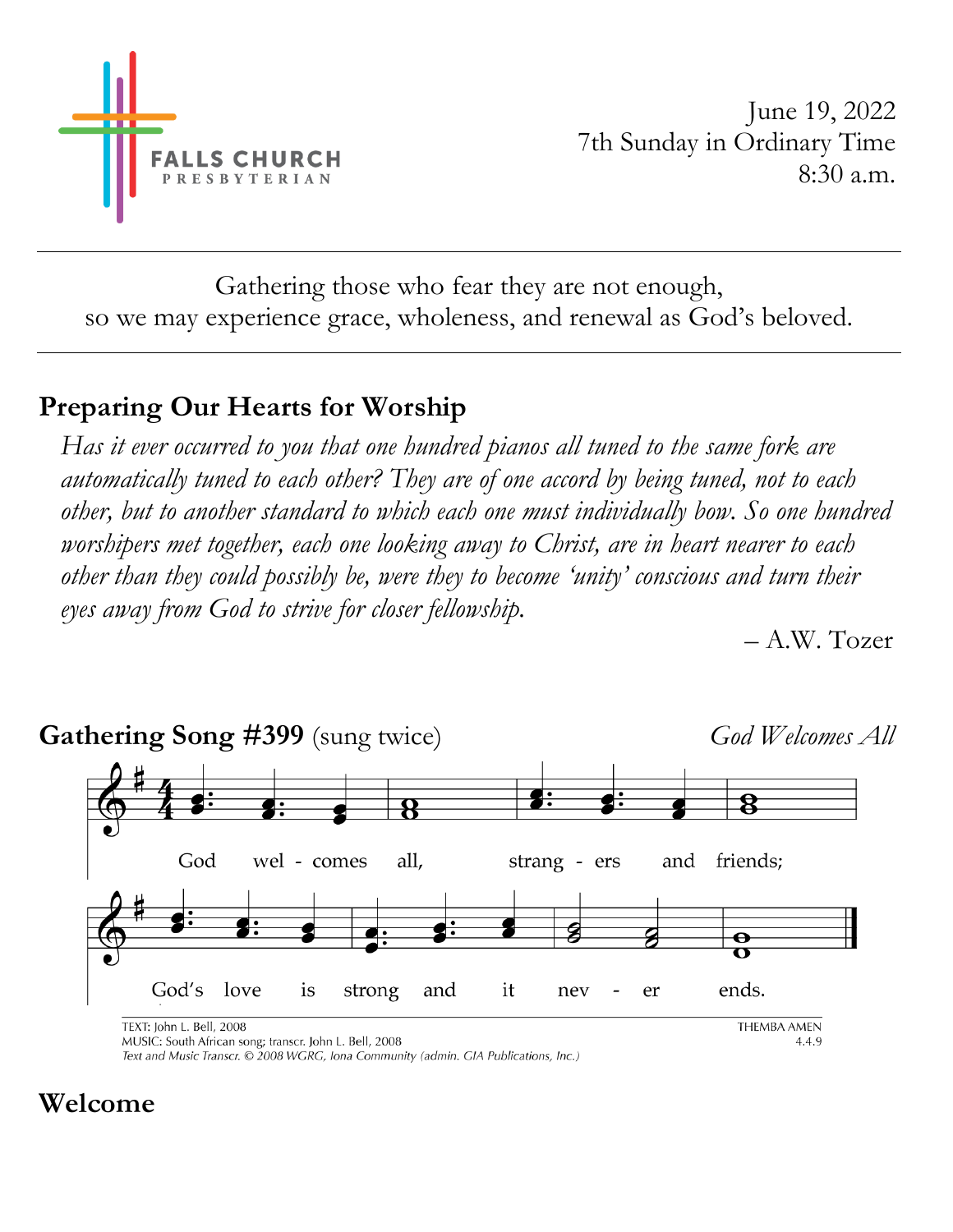

# **Opening Prayer**

**\*** *Please stand in body or spirit*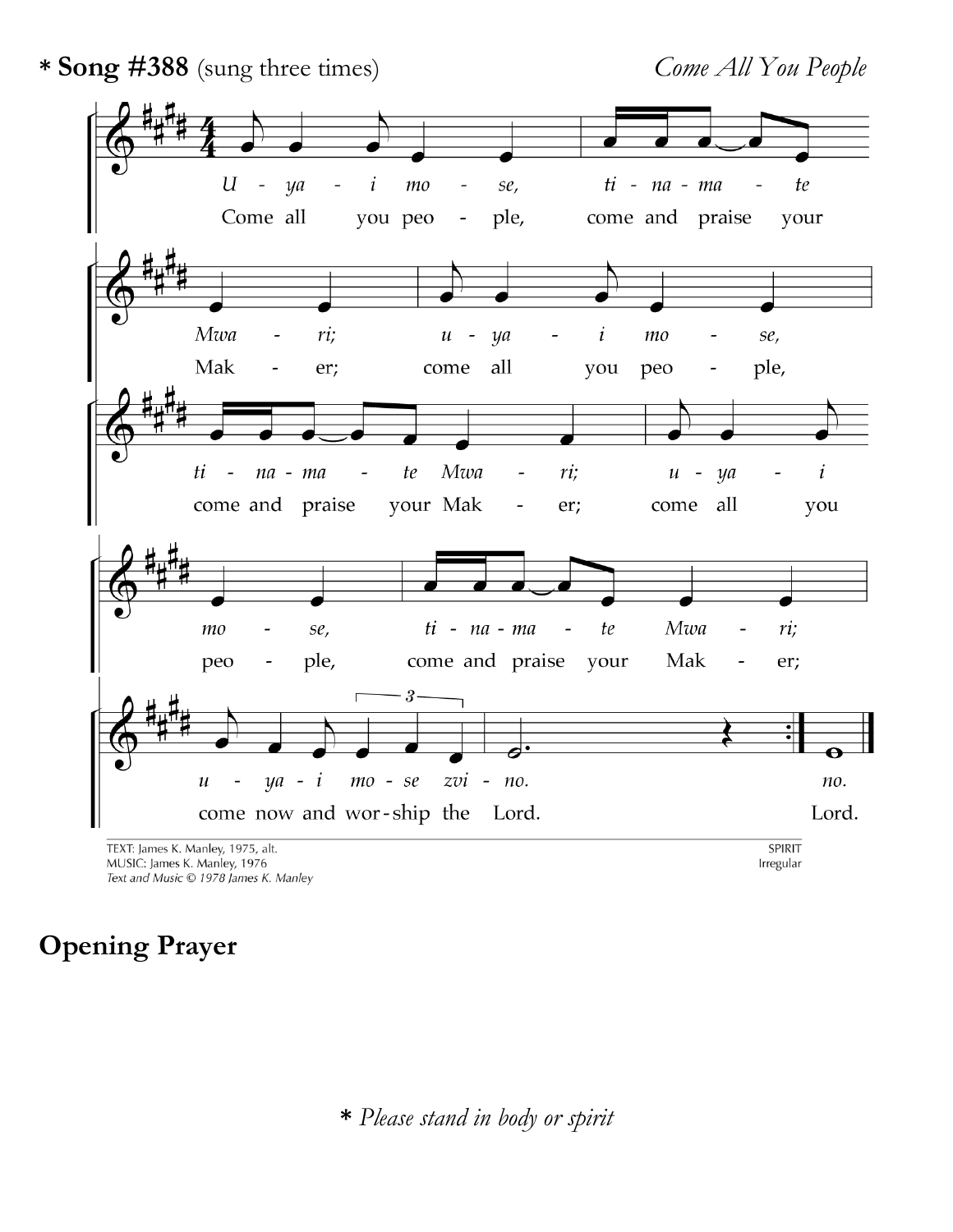This reading is a small portion of a much longer point being made by the Apostle Paul. The Galatian Christians, who were Gentiles, were being encouraged to circumcise all males and abide by Jewish dietary restrictions. But Paul insists that their good standing before God comes through faith. The term "disciplinarian" in the passage refers to a servant or slave who served as tutor and guardian until a young man came of age.

*Now before faith came, we were imprisoned and guarded under the law until faith would be revealed. <sup>24</sup>Therefore the law was our disciplinarian until Christ came, so that we might be justified by faith. <sup>25</sup>But now that faith has come, we are no longer subject to a disciplinarian, <sup>26</sup>for in Christ Jesus you are all children of God through faith. <sup>27</sup>As many of you as were baptized into Christ have clothed yourselves with Christ. <sup>28</sup>There is no longer Jew or Greek, there is no longer slave or free, there is no longer male and female; for all of you are one in Christ Jesus. <sup>29</sup>And if you belong to Christ, then you are Abraham's offspring, heirs according to the promise.* 

ONE: The Word of the Lord.

**ALL: Thanks be to God.**



The Apostle Paul, Andrei Rublev (1410-20)

**Reflection** James Sledge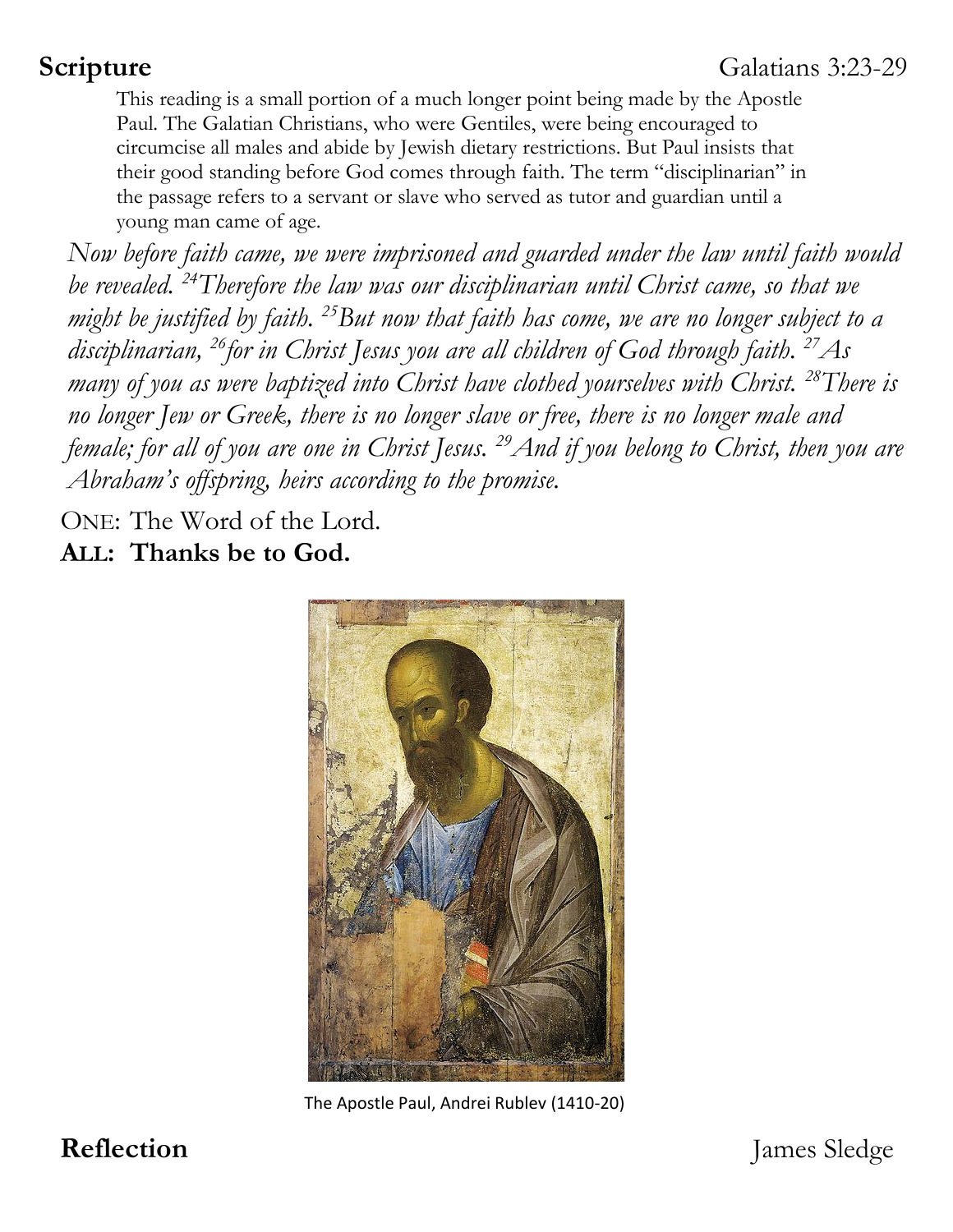

This setting expands and enhances the thematic inclusiveness of an early 20th-century text by adapting the melody of a traditional spiritual to carry these words. This 1940 pairing marked the first use of African American musical material in a mainline North American hymnal.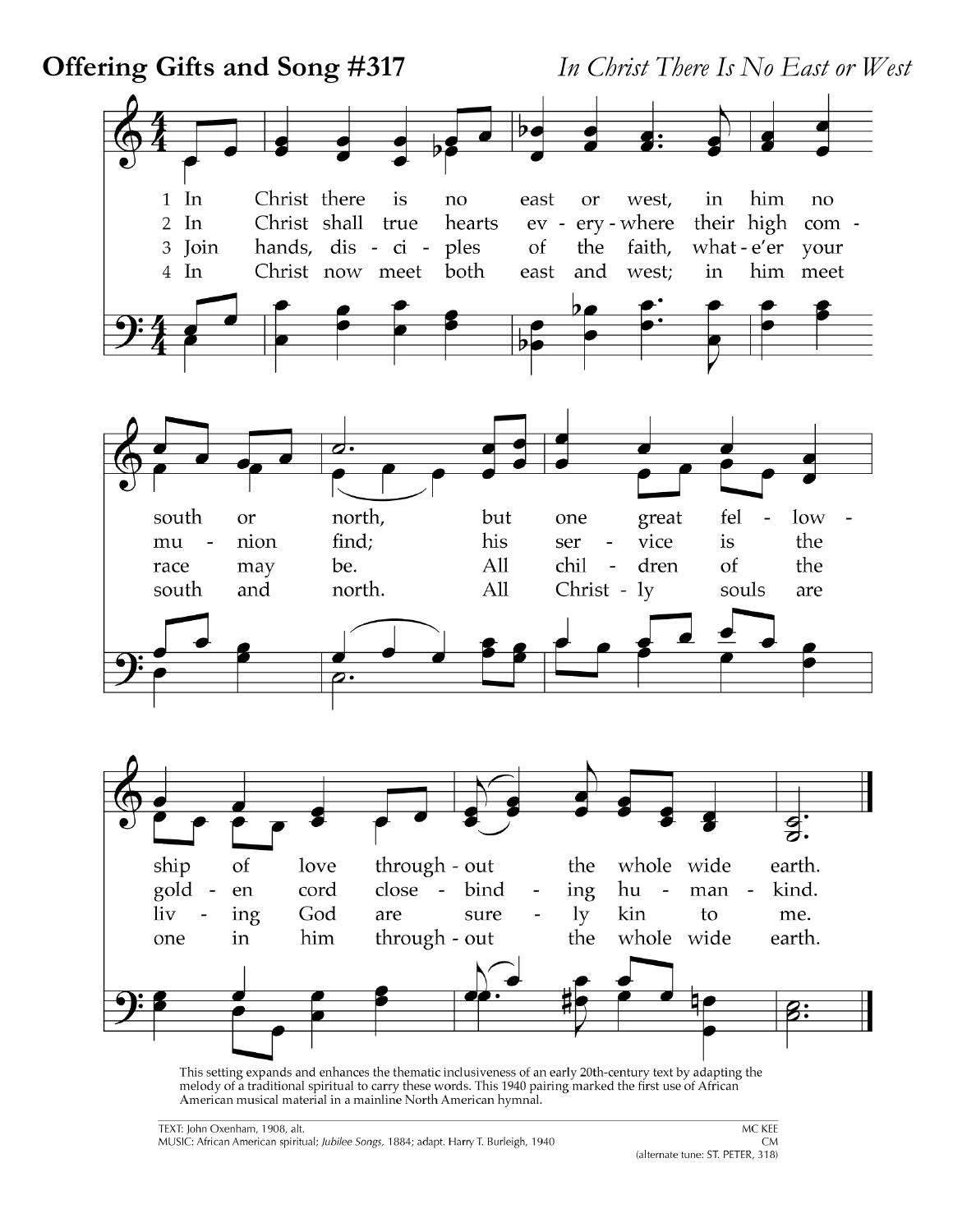### **Prayers of the People** Megan Klose

*The Prayers of the People are offered on behalf of and with the congregation, usually by an elder currently serving on Session (governing council) or other members of the congregation. At the end of each petition we will sing:* 



#### *Prayer Concerns*

Tim Stufft, recovering from a virus

Brenda Buchly, after a recent hospitalization

Alison Miller and family on the death of Sabra Staley on May 30

The friends and family of Bill Wagner who died May 23

Neill Ferill, brother of Allison Stiller, following surgery for a brain tumor

#### *Continued Prayers*

Kris Barth, Sarah Barth, Ally Campbell, Allan Capon, Steve Graff, Mike Hugo, Elina Kent, Nora Long, Ruth Mileham, Bob Moore, Sharane Patek, Cort Peret, Ken Waugh, Christa Young

*Prayer requests can be sent to Pastors James and Megan at [prayers@fallschurchpresby.org](mailto:prayers@fallschurchpresby.org)*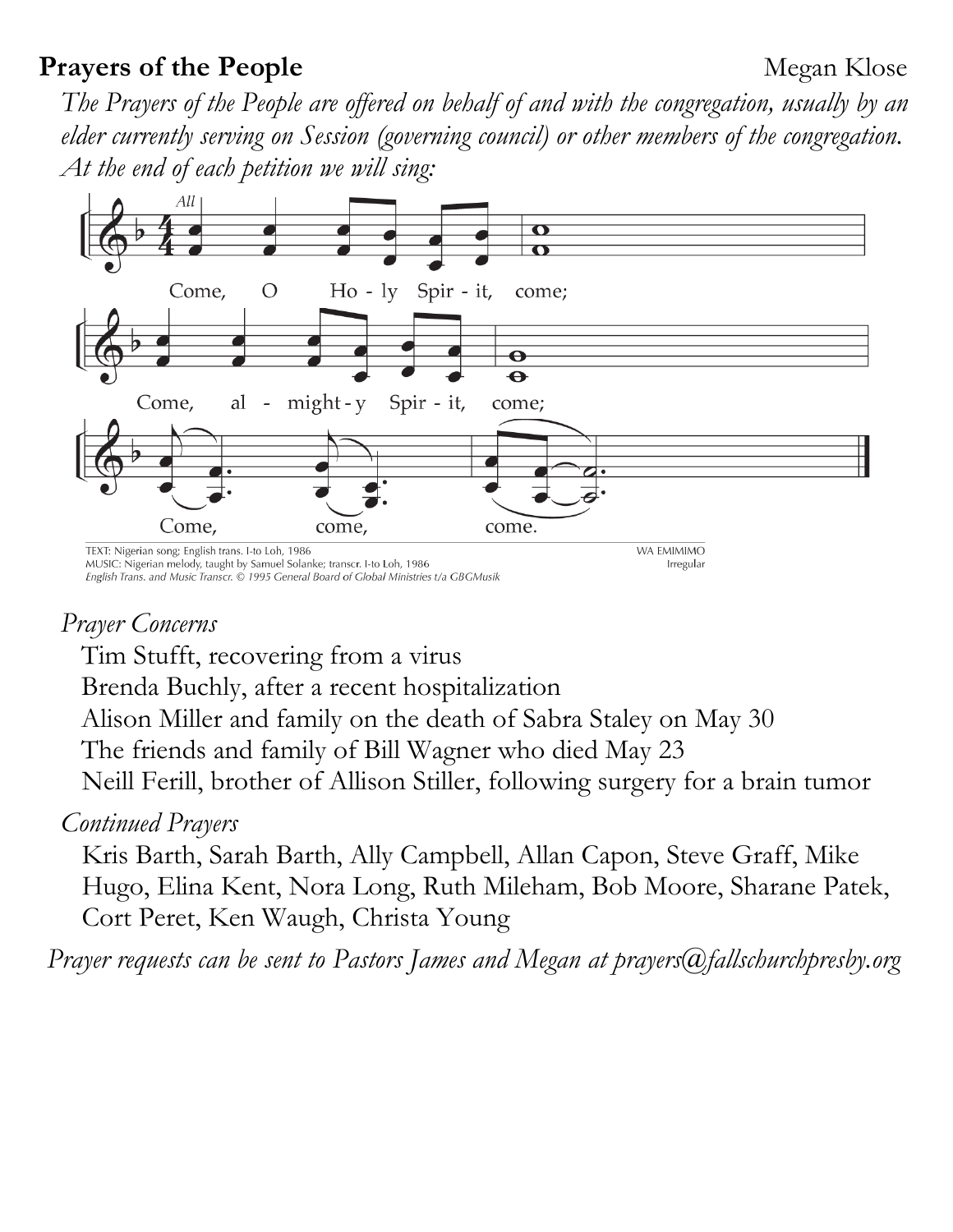## **Communion of the People**

**Invitation to the Table, Prayer of Thanksgiving, the Lord's Prayer**

**ALL: Our Father in heaven, hallowed be your name, your kingdom come, your will be done on earth as in heaven. Give us today our daily bread. Forgive us our sins as we forgive those who sin against us. Save us from the time of trial and deliver us from evil. For the kingdom, the power, and the glory are yours now and forever. Amen.**

### **Distribution of the Elements**

*Communion is by intinction. Receive bread into your open hand, and dip it in the cup. Bread is gluten-free and cup is non-alcoholic. Prepacked communion packets are available for those who prefer them. Those joining us on livestream are invited to use whatever elements you have at home to join in the Lord's Supper.*



TEXT and MUSIC: Barbara Hamm, 2008 Text and Music © 2008 Hope Publishing Company **TABLE OF GRACE** 7.7.10.7

**Post-Communion Prayer**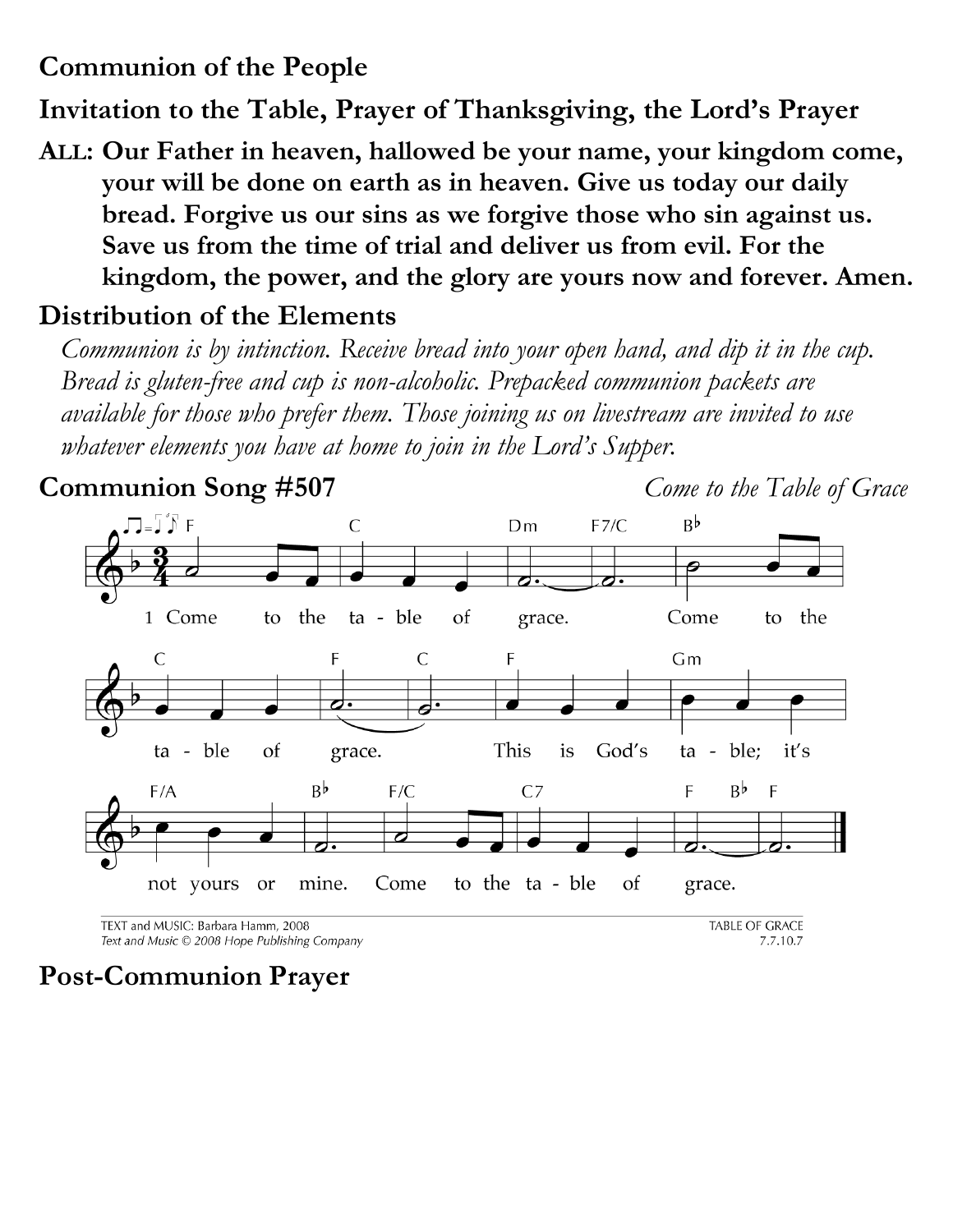

The many implications of living as people who have been accepted by Christ fill the remaining stanzas. This tune was composed for the first publication of this text.

TEXT: Fred Kaan, 1974 MUSIC: Doreen Potter, 1974 Text and Music © 1975 Hope Publishing Company **BARONITA**  $7.6.7.6.D$ 

### **Our Life Together as the Body of Christ**